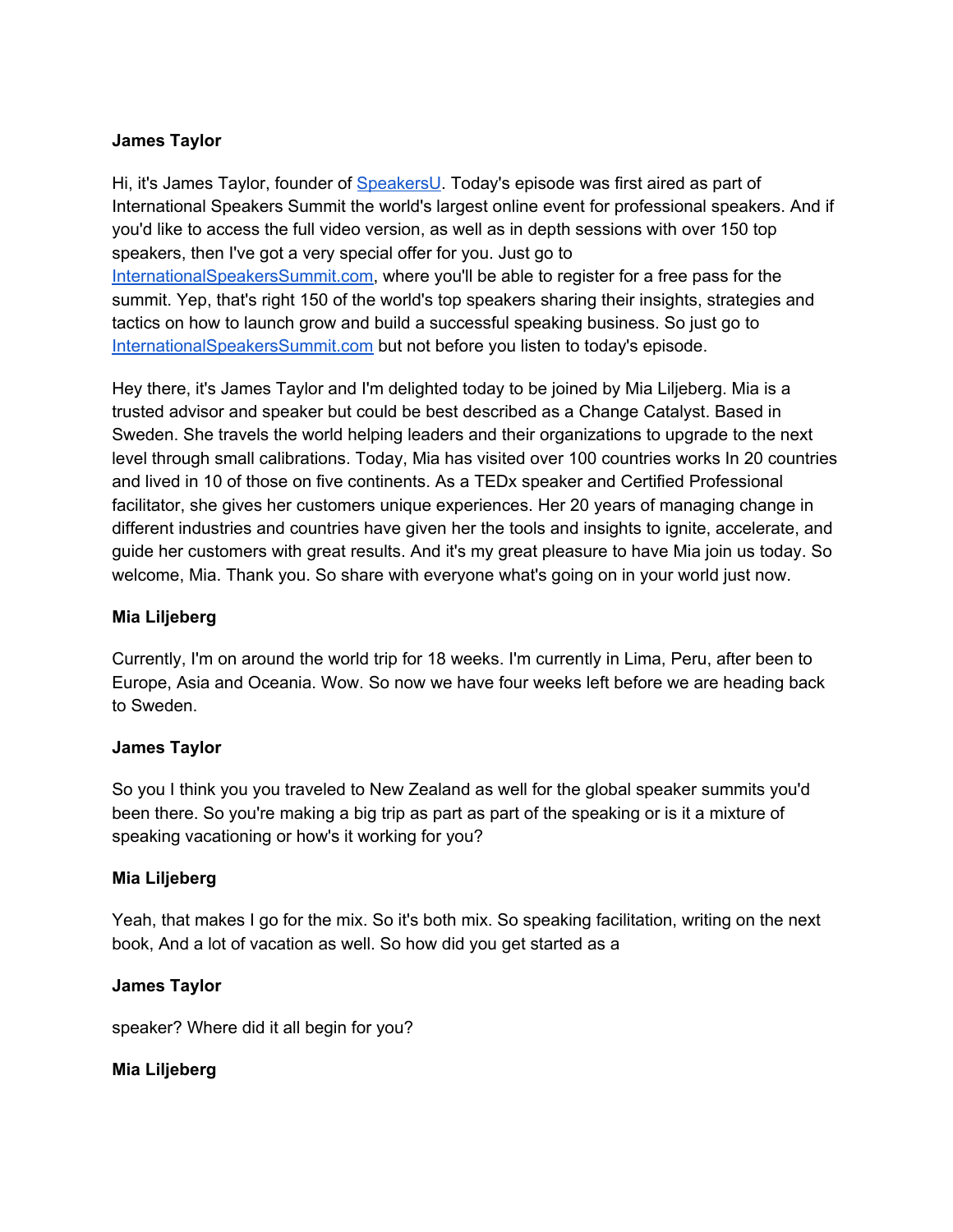I started off as a consultant management consultant helping a lot of large companies with change. And then I wrote a book five years ago about communicating with the images, how it really can cross makes it so much easier to cross cultural boundaries and language boundaries. So that's how I got into speaking. So before I was just a consultant, doing facilitation workshop, advising, and then I got into the whole speaking business.

# **James Taylor**

And when you started making that transition from the consulting world, who were those early mentors, and who do you find it Who are some of your mentors today that could have helped you?

# **Mia Liljeberg**

Five years ago, I didn't have any mentors. So it was very tough. And then 2014 we started the National Speakers Association in Sweden, and that's when it was then that's when the whole world opened up for me with the mentors both in Sweden and all around the world.

### **James Taylor**

And whether any particular names there was was there any any speakers that kind of took you under their wing? Or was it more than the fact that there were speakers that you you'd seen on stage? And you can you thought, actually, that's kind of where I want to, I want to get to I want to get there with my my speaker business. I want to get there in terms of that level of craft and speaking.

#### **Mia Liljeberg**

Yeah. So it's like, five years ago, when I started, it was like, I saw this huge gap between me and everyone else. And then when we start the association, and we start connected, like, you saw that they were all like you. So I mean, for the Karen, who is the initiator of the Swedish speaker Association. I mean, he and his twin brother to her and those are the ones who, who came up with the idea about what do you think about collaborating instead of competing is like, haven't thought about that? So that was a big mind shift, August 2014.

#### **James Taylor**

And then you're originally an engineer before you got into Nigeria. You're an engineer by trade, I understand. So with without any skills, you able to have tried to move across from the world of, of engineering into the world of speaking.

#### **Mia Liljeberg**

Yes, as I've been working as in five different continents with a lot of both logistics and management projects. I mean, the whole planning the management and the thing about working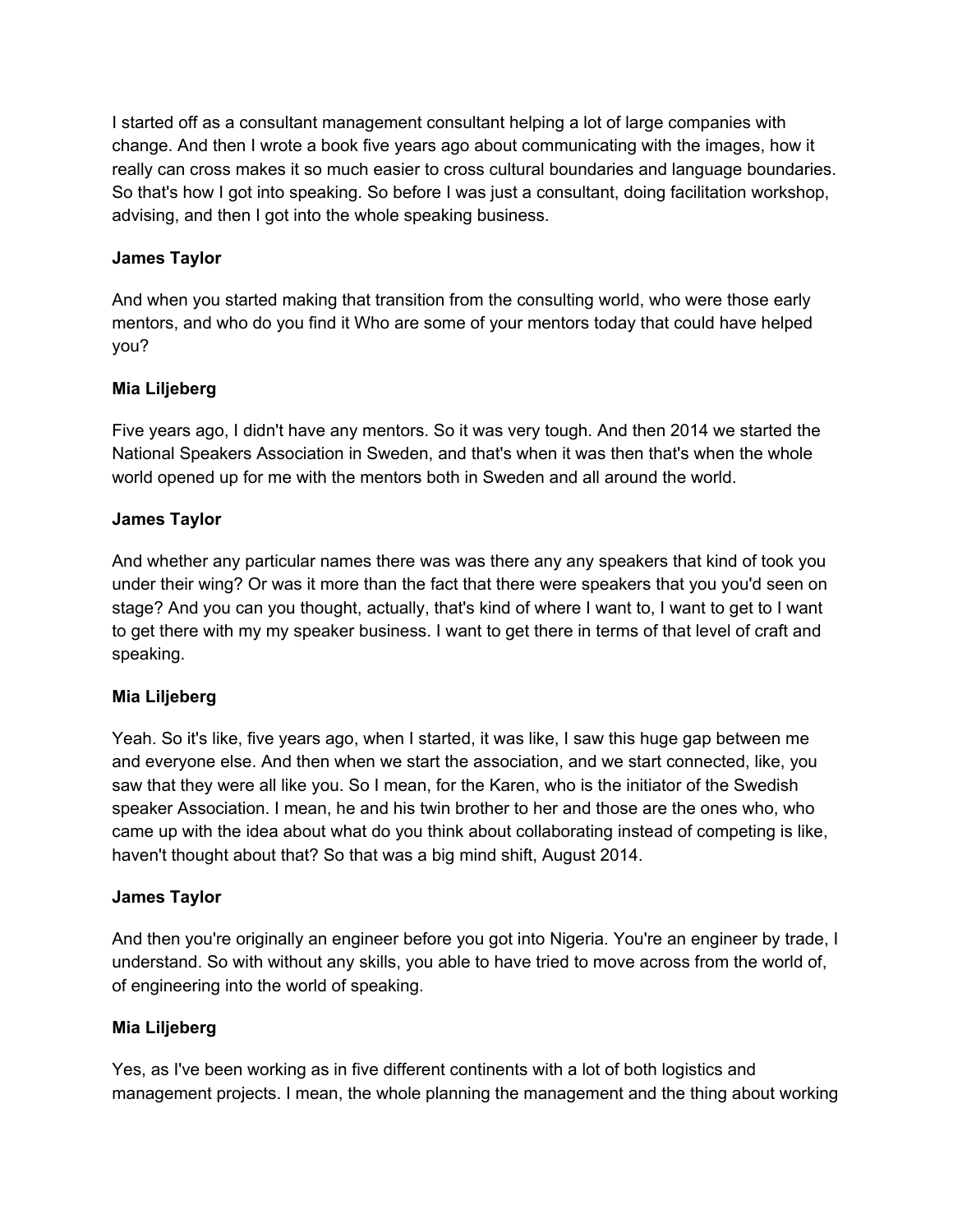internationally about dealing with different cultures and communicating across barriers, that has been really, really helpful. And also like, I love to travel. So it's like, I love to, to see new cultures meet new people and, and I think that's part of my strange brain. I, I wasn't on the TV show for the smallest in Sweden. And my husband's done with that one. And that's, that's part of my engineering brain is like, I see so many connections, I see the patterns and I see when there is a pattern and I can connect patterns where people can't see patterns, but I also see With a patent is missing. And that is so valuable within change management to really see you don't have to do lot of big changes. You just have to find the small things to calibrate. And that's when you get exponential growth.

# **James Taylor**

So I'm interested, you're traveling, you're in Peru and in Lima today as well. Because we have so many attendees on this. Previous we've had 6000 attendees on this summit and for all 120 countries. Are there any other any countries on your hit list? Any countries Maybe someone's watching this just now they're a speaker, and there's maybe country or country you haven't yet spoken and you haven't traveled to? The maybe if you were to mention just now you might have someone here saying Actually, I'm basically I could I can help bring you over.

# **Mia Liljeberg**

And that is so fun, because as I've been to over 100 countries, and I've worked in so many countries like Canada. I still haven't been to Canada. It's like, how come I haven't into Canada.

# **James Taylor**

And one of the things that I noticed that you've done which I thought was really Interesting you'd like a survey together, you'd serve it over 8000 speakers, specifically about collaboration? What What did you learn from that? Well, first of all, what what was it the thinking behind creating that, that that survey in the first place? What was your your purpose in doing that? And what were some of the key results that you found from that,

#### **Mia Liljeberg**

as I mentioned about how we started the Swedish Association to do the mind shift going from speakers or competing to speakers could collaborate, to share the pie. And that is, as I mentioned, I was speaking at the global speaker summit in Auckland, New Zealand in February, and I was the Swedish representative there. That was my topic was really about collaboration because that is what I've seen from being a member and also being one of the founding board members of an association is really that people join an association and they want the referrals. So okay. I'm a member with With my referrals, but it doesn't work that way, you know that? Will not. So it's like, but there's like, there should be a method, there should be a pattern. What is it? And that's when that's when I thought, well, the best way I think I have grasped a pattern, a method. But why don't I just ask everyone else. So that's when I went out with a survey to all the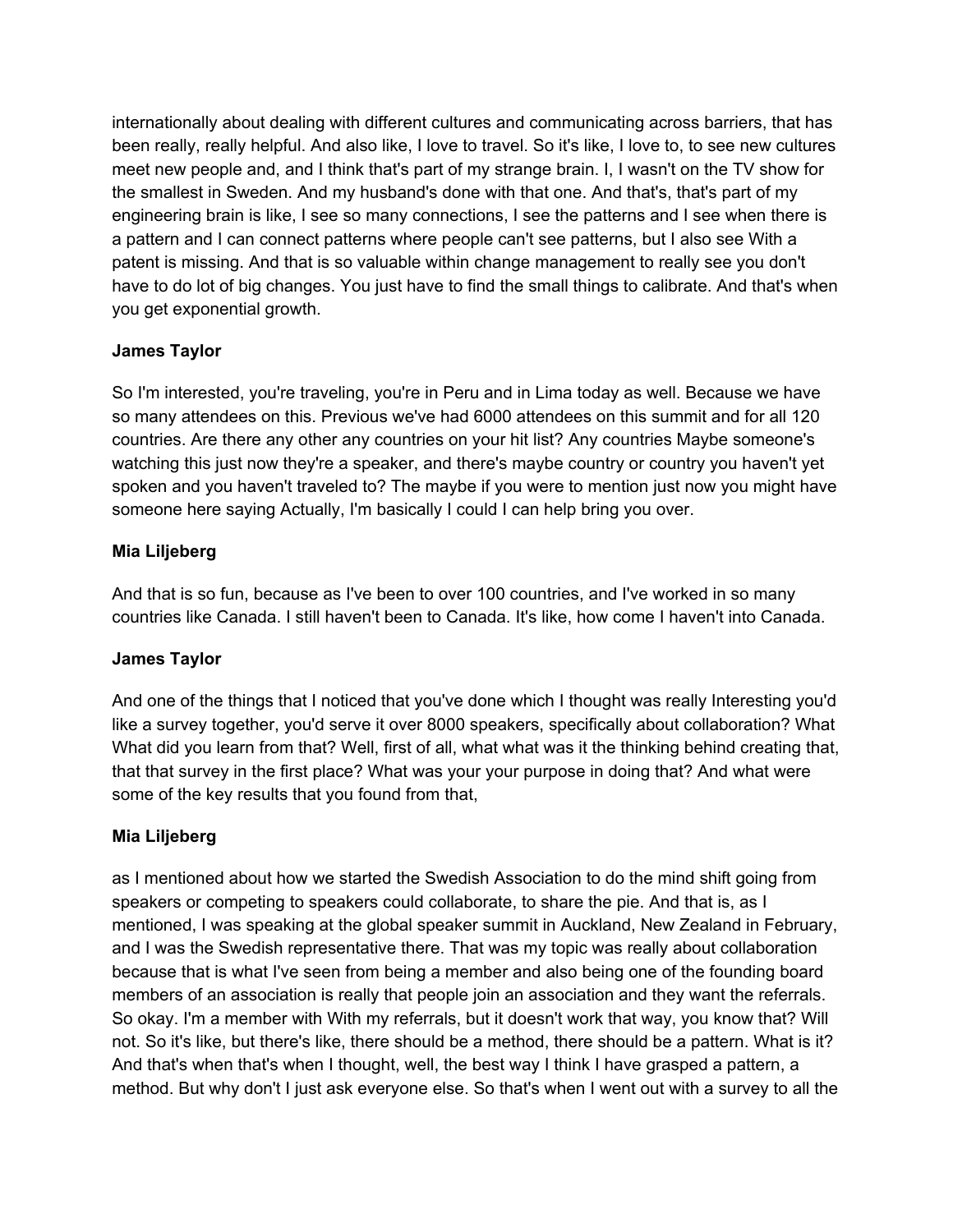speaker associations in the world that are connected to the global speaker Federation to make sure that we got the views from everyone. And they really confirmed all that I thought from the beginning. So there are 8000 preferred speakers around the world that are members of associations. And out of those, not everyone. That's how it is. But the ones who answered us gave really good input, for example, that just by being a member and being able to collaborate, they've gained a lot of value, like some made over 50,000 you US dollar just from collaboration. And that is that is quite interesting considering that we think that speaking business is quite alone some business that you are not collaborating, you're competing. But if you're really collaborating, you're really helping each other. And so OSI seed is, it's a, I see this mount, as I see in pictures, I see it as a mountain, the mountain of value of collaboration. So it's like, at the bottom, everyone, like being everyone who's listening to this, to this summit is the consumer. Anyone who becomes a member of an association is the consumer. They are there to get information. And that's the easy pass away. But that's not how you really get the real value out of it. You get a lot of value. From this summit, you get tons of value. But in order to get even more value, and get the things that people say and people say, Oh, we I want the reverse. I want the referrals, how I get the referrals. Well then the next step is connecting, you have to take this first step out first active step. And that is about Connecting, Connecting with other speakers being open and interested in other speakers being being generally interested in other people. And that is a good step. But there's a lot of people who have connected with me and that I have connected with, but I wouldn't refer them. That is not good enough. Because the next thing is, we have so many connections, but what we really want is the contributors, the people who are really contributing, because when you're contributing, you get visibility, and you get credibility. And that's how you become top of mind. For other speakers to really refer you because there's so many speakers out there. It's a tough market.

#### **James Taylor**

Yeah, it reminds me a little bit I remember when having company Chemistry and we're actually twice Swedish, just like Spotify, for example, there was a funny stage before Spotify, where we had Napster and a lot of peer to peer things going on. Yeah. And if any, if anyone ever used any of those things to be able to illegally to get music, so imagine and one of the things you always had you had the, you had the kind of the exact terminology you had the people that would put things up when they were the ones that were very active to contribute. And then you had this other group and they were actually called the leeches if I think you remember that was a term that with leeches, so they never contributed anything. It was always about taking something from it as well. And I thought it was an interesting, interesting, I mean, you you told me this, this idea of going from really going from being a consumer of it to actually getting from collaboration. And it feels that this is one of those industries where, for historical reasons or whatever reasons. There's a lot of lone wolves in this in this in this business and maybe because of how it's you know, it's started maybe that that's,

#### **Mia Liljeberg**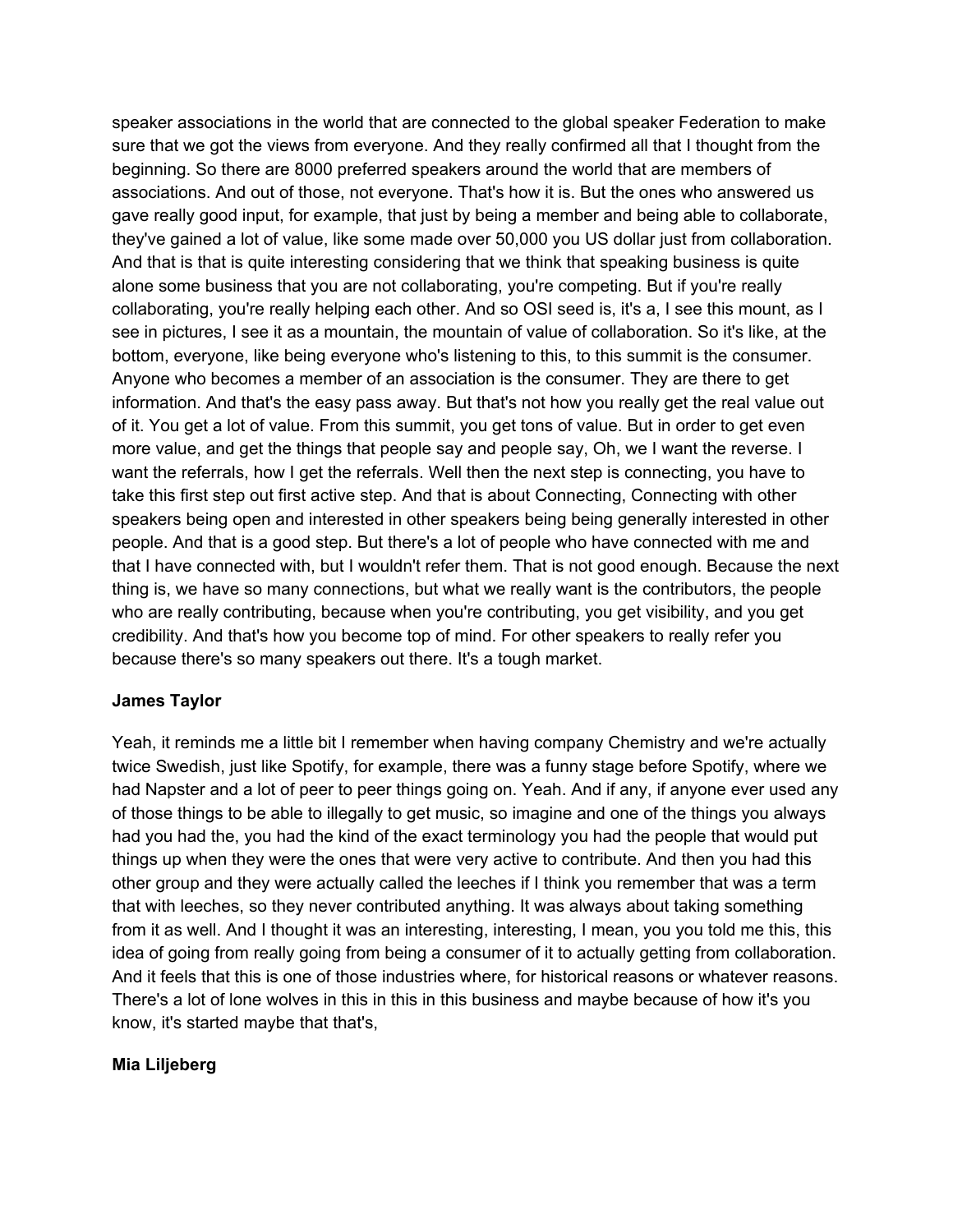### I definitely

### **James Taylor**

see a trend changing especially the younger speakers coming up who I'm thinking people wonder like Frederick I've collaborated with Frederick on things, Gil Peter sale, you know from Russia as well as now in Singapore. And all that content is all about collaboration, how can we help, you know grow the pie? How can we collaborate on each with each other as well? What example Have you seen recently of a really interesting ways that speakers have collaborated with each other to create something new and novel that's very interesting and adds value in the market?

# **Mia Liljeberg**

I mean, I would say like, what are you putting on now with international speaker summit? That is fabulous way to collaborate, and also what the Gil and Frederick Heron was doing when they did, she had keynote. So I mean, to be able to invite other speakers you have to lose in your fare. Your state presence. And I think that that's the core of it, like the speakers who are confident in themselves are the ones that are willing to let go of that fear and to trust other people. So I mean, I've seen so many different ways of I mean, it's I mean, you have collaboration where people are collaborating and going to towards a common target market. That is really good way to see that okay, we can complement each other, we can make a bigger offer. And then you have the ones where people are standing in for each other when they are, if they're sick, or if they are and a transportation issues you have where we are really contributing to each other to really make each other better on stage. That is also one I mean, that there's so many different dimensions. So it's like when people get into To this speaking business, they, they believe that okay, I want I want to get my, I want to get it for referrals I want to get on stage, I want to get the high fees, but it's like, that is just the quantitative measurements that you are looking for. Yeah, behind that one. That's the top of the iceberg. underneath. It's all of these different connections that you can see that well, when I spoke and connected to that person over there. That one, I was invited. I did a guest blog post on that one. Someone saw that one and they they thought I should be on stage there when I was on stage there that I mean, it's a snowball. Yeah, I mean, when I'm, when I'm trying to track back how I got, how I got the referrals. It always started with a smooth, smooth, smooth connection and contribution. And someone saw it.

#### **James Taylor**

I think one of the ways I think about collaboration is I'm a obviously this summit is you said is a perfect is an example of collaboration. This is kind of what we're doing. I'm collaborating with Lots of other speakers have been creating something that wouldn't have existed without all of us coming together. You know, it's I could not I could not create a summit with just me because it would be boring. So, you know, I have to bring all these great minds together and, and it doesn't. I feel that we're all able to learn from each show. And I think the other ways I've seen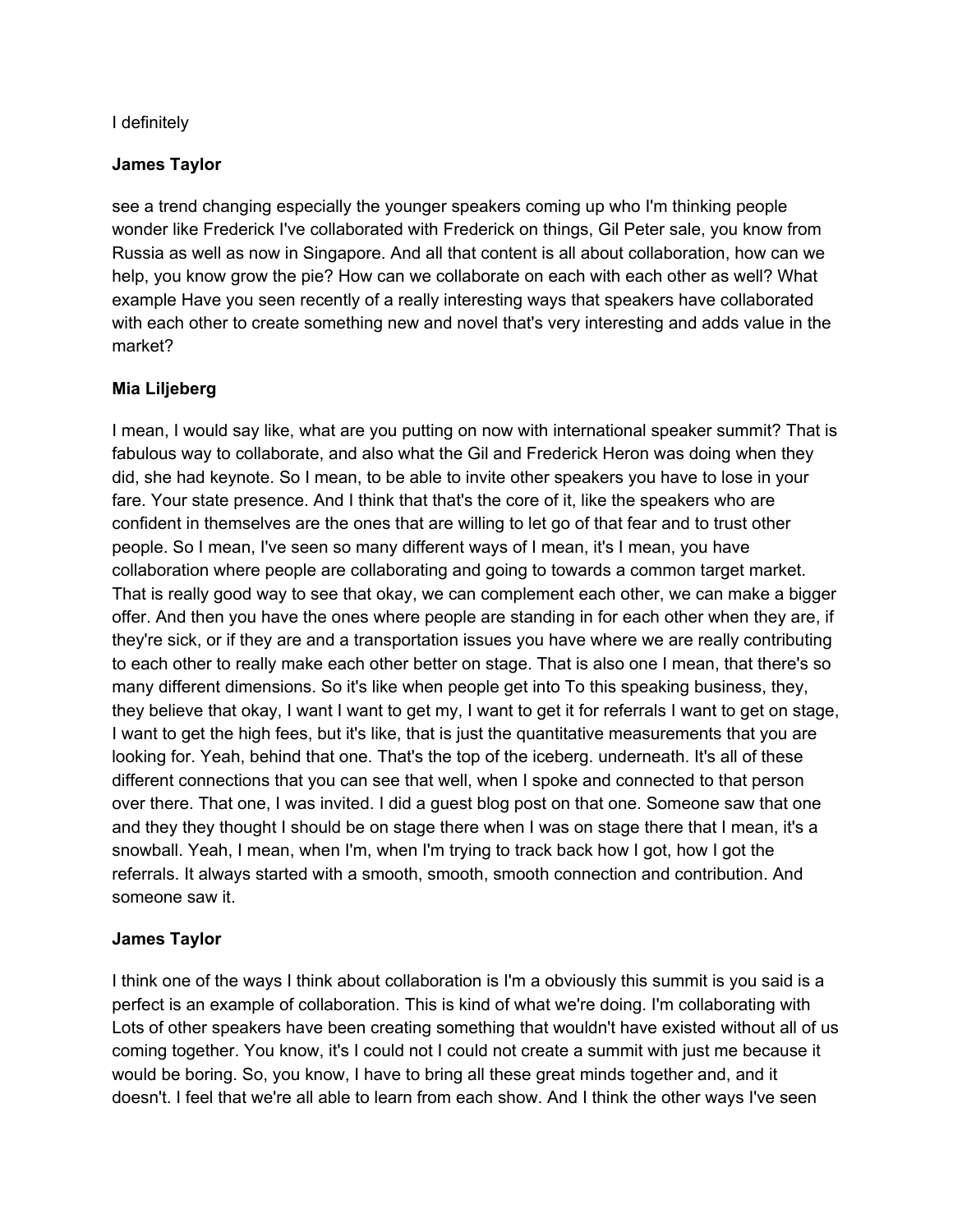that in the speaking world worked very well. And sometimes it's talked about and sometimes it's, I think it's quite under the surface is mastermind, you know, I, I know a number I'm involved in to masterminds, and with others with other kind of speakers and groups, and one of those masterminds. We all speak some actually two of us speak on the same, pretty much the same topic. And the other ones to speak on a different topic. But the thing that all links us together, is we sat down, there's eight of us and we sat down and said we could essentially be eight years worth of keynotes for a conference, let's say a marketing conference because we all that's one of the things we all share in common. As we will come from different marketing backgrounds in one way or the other, so we just kind of sat down together. And we're like really diverse from different parts of the world. But we but we, we share we come together and different things. And also, it's not just referring work, okay, that's, you know, I do it this year, then sometimes I'll refer someone in the group. But I find the really interesting thing is then when you say, what can we create the hasn't even existed before together. So I know, I know, the seven strengths that I have in his weaknesses I have, and in one of my other members of my mastermind, she's an amazing workshop person. She is like, the best workshops I've ever seen. And that's not probably one of my key strengths. So we've we've started working on things like how can we collaborate, you know, because she's so good at that site, I'm, I'm a little bit better, especially some of the online things as well. And that's, I find that really creative because you can and you don't have to be saying well, I can only have that type of thing. Relationship with That person you can, you can do it internationally. And I've seen this happen, especially for the music industry again, we used to call them swaps. So you would you would bring a foreign artists in to your country. And you would do a tour together essentially you would do maybe six shows or 10 shows together. I've just a good friend of mine, his great guitar Swedish guitarist, kudos for Kenyans who work with Oscar Peterson. And so I would, you know, my peers, I bring him to work with a British artist, and he would go on tour and together around the UK and a really nice tour, and then offered organize a tour in Sweden, and then that as we go over there, and you can have so many of those different relationships, and it always is quite a good way to enter into a market because that speak in that place has real strength in that market has the connections already, but you have your strengths and where you are. So you can kind of do those those swaps as well.

# **Mia Liljeberg**

Yeah, because what it comes down to is that there is already trust in that market from that person. Yes, it's like you get so so what's next I'm starting to realize that in order to collaborate efficiently, there needs to be a lot of trust. I mean, the trust, and that's why I'm talking about that there's a lot of consumers, that's where how everybody's starting consuming because there's so much to consume. But then you have to start to do the connections, and one study the connections, you can start to contribute. And when you start to contribute to each other, that is like a saying that I can help you polish on those skills. And you can help me polish on these these skills. We're not competing, we're just making each other better, stronger in all markets, or we could go together to a market so he's like, just contributing can be contribution can be done in so many different ways, especially just this fine tuning, calibrating the scales, so we become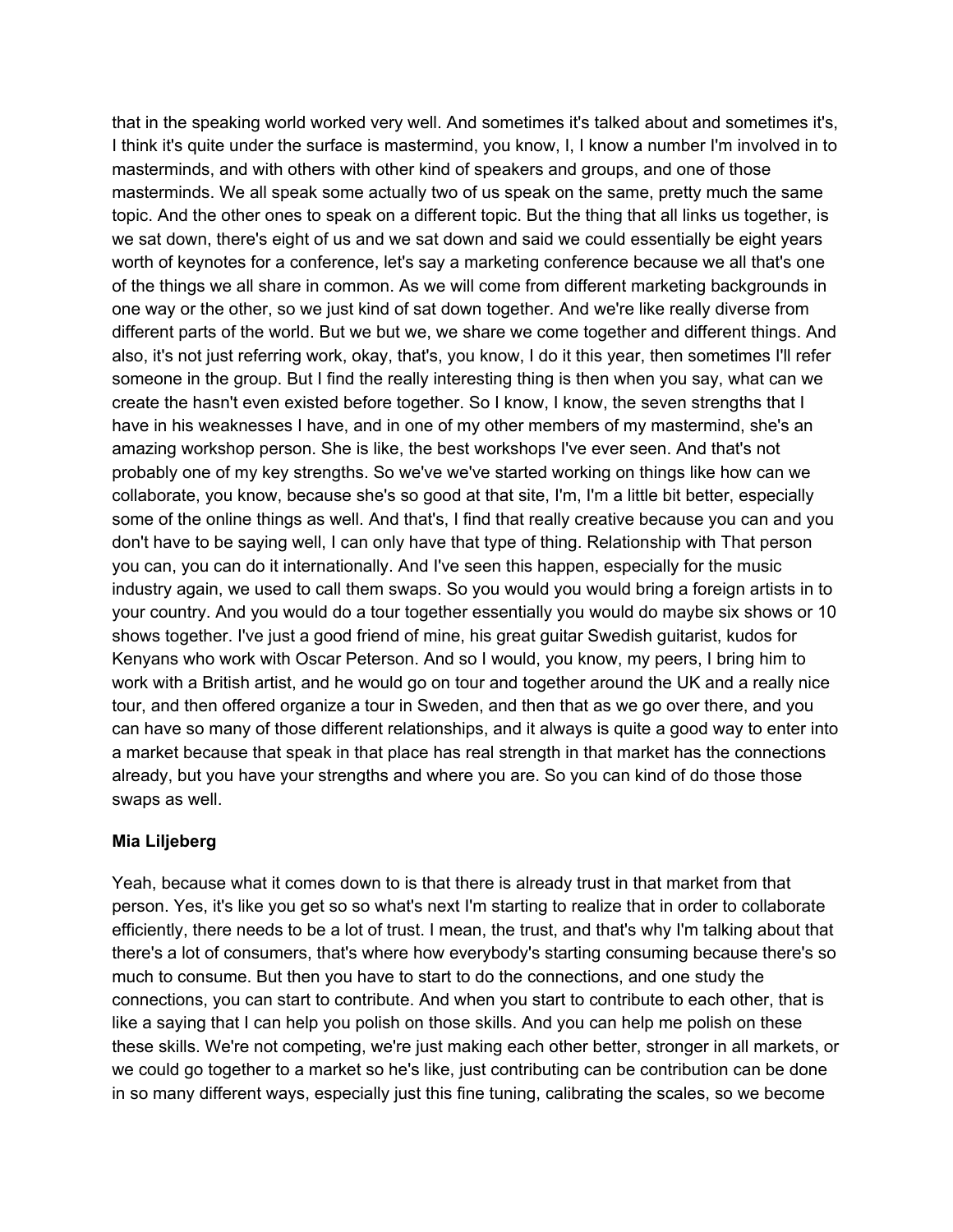better on stage or in our whole business management. Because some people don't need referrals. I mean, some people just need to be able To say no to the low paid gigs, sharpen the skills to raise the fee to get less gigs. So it's all about making those movements. And

### **James Taylor**

I guess one of the slight dangers of collaborations is they can, at times it can feel quite tactical. So you can have lots of different things kind of going on. And they're not necessarily particularly joined up or there's not an overarching strategy. You're not doing them in a, in a quiet, thoughtful way. And so is there any suggestions, any kind of guys to how, how to make that create a plan around that collaboration? And I think maybe more from a strategic level rather than just individual tactical relationships.

# **Mia Liljeberg**

Yeah. And, of course, I mean, because I mean, we are humans and we are connecting to each other. So it's like we are connecting hands we are doing it but as you say, we do it without a plan. But if we have a plan for our speaking business, that is how we can start to collaborate with a purpose. Which means that when I go back to this value mountain, it's like consuming we are consuming but let's face it, as long as you are consuming, you're not contributing. So, it is it is a waste of money it is a waste of money and time, a lot of times because if it if it hinders you from contributing, well you will stay a consumer. So, it's more about connecting make thoughtful connection and honest connections with people but also contribute really be How can I contribute because I made a lot of speakers saying, Well, I don't have anything to contribute because my niche is so so special. So yeah, but thing is, you always have something to contribute. You can share your mistakes you can share to spare, share your mistakes, nobody has to do it like, like what I did, with my altitude sickness, never fly in from sea level to LA pass Bolivia. That is a very bad idea. Yeah, that I'm sharing to spam. But also it's like, what if, like, our business is so diverse? It's like, What? What are you really, really good at, but maybe someone is really good at Facebook ads and can share that one, although they have a topic that is very, very niche, or someone is very good at proposals, or someone is very good at just stage presence, like, we have those little hacks that we can really give away. But it's all about wanting to give away to really believe in collaboration and not believe in the competition.

#### **James Taylor**

And I think that I mean, if anyone's watching this just now I think that's the masterminds that could be really powerful or in speakers associations are the same as well, when you can, and I know in a lot of Speakers Association, they'll have kind of subgroups within the speaker's associations are focused on particular areas. And I think they could be incredibly powerful because We all have these different skills. I think sometimes that the hardest thing is to is to recognize the skills that you have, you mentioned that they like to recognize those skills that you have that you can contribute to the group and to other people. Because it, it feels so natural to you to do this, it feels natural to these Facebook ads, like okay, that's fine. Here's the natural to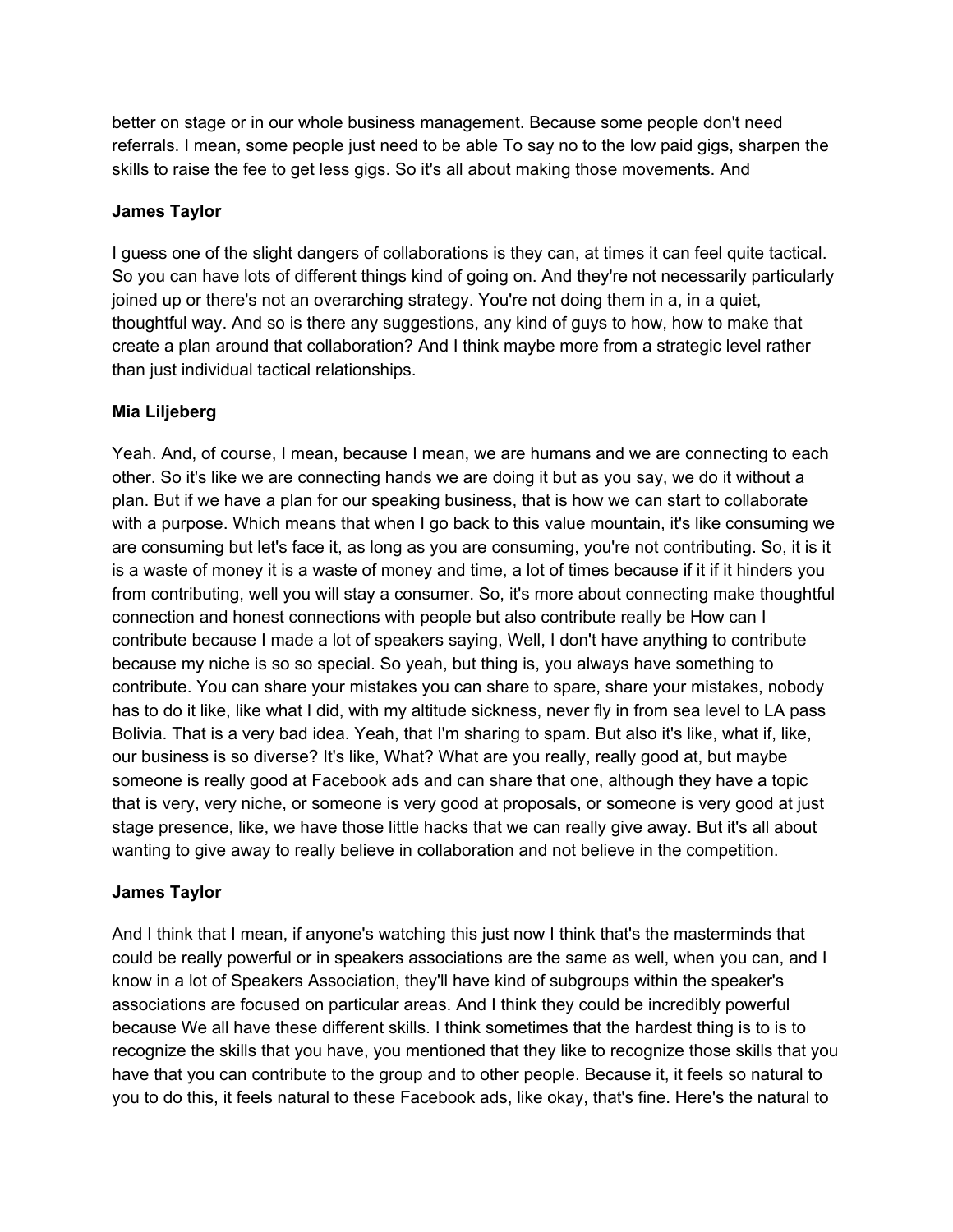create, like a great trainers guide leaders guide for a workshop with me that would be like, Okay, how does that how does that work? You know? So So I think it's, as you can start to get into this world of collaboration. It's like having a mirror there people reflecting back to you saying, actually, I don't think you can decide I think it's like Frederick is brilliant at this, being that mirror and reflecting back to people saying, okay, you think this is the thing that you can actually but it's, it's actually this thing, that's where your that's where your genius that's where your your great contribution can go as well. And I'm guessing that's one of the benefits of being a member of our speakers Association because you have that ability to have that connection with The people that can reflect. And it's, it's difficult sometimes when you're in the world outside of that, if you're just in speaking to friends and family members, and they're going, what is it? You do? Like, how did what do you do again?

# **Mia Liljeberg**

Yeah, they don't share the challenges and experiences. No. But it's like, would you say that it's like, doing those Facebook ads, it's like it can feel so natural to you. And it's like, and that's exactly what Frederick is about with his inner theme. And that is exactly why you speaker is so good on stage because like, because it's so natural to you. But that is what makes you unique. So it's like, what is unique to us? We don't see it. And that's what people don't think that oh, I don't have anything to contribute. It's like, but seriously, you're you're the best on this topic. It's like you can really give give me your nugget, can I pick your brain can you just share, share, to spare share to care.

# **James Taylor**

So in your journey as a speaker as you made this, this move And then what you were doing in a consultancy, and then you know, becoming a speaker that you are doing traveling the world as a speaker? Was there a key insight moment, an aha moment a time when you went, Oh, okay. This is the direction I want to go with my speaking or this is who I want to serve with my speaking. Can you maybe talk to an aha moment like that?

# **Mia Liljeberg**

When the first aha moment was the, the, when we founded this Swedish speaker Association? Because I really remember when I, when I went to, to that meeting at at TI or south, and I was like, talking to my friend Leanna. Another speaker in the car is like, what is going to happen? We're going to be 30 speakers over a week. And it's like, what is the what? And then afterwards was just pure love? It's like, wow, yeah, yeah, we so it was it was this mind shift. And as you say, that is probably what a lot of speakers outside associations cannot see. But once you're in an association, you can see that is the mind shift. But still still within associations. There's a lot of consumers And that is fine, because I mean, they pay their membership fees, and they get a ton of value. But if you really want to climb the mountain, can the mountain value, then you have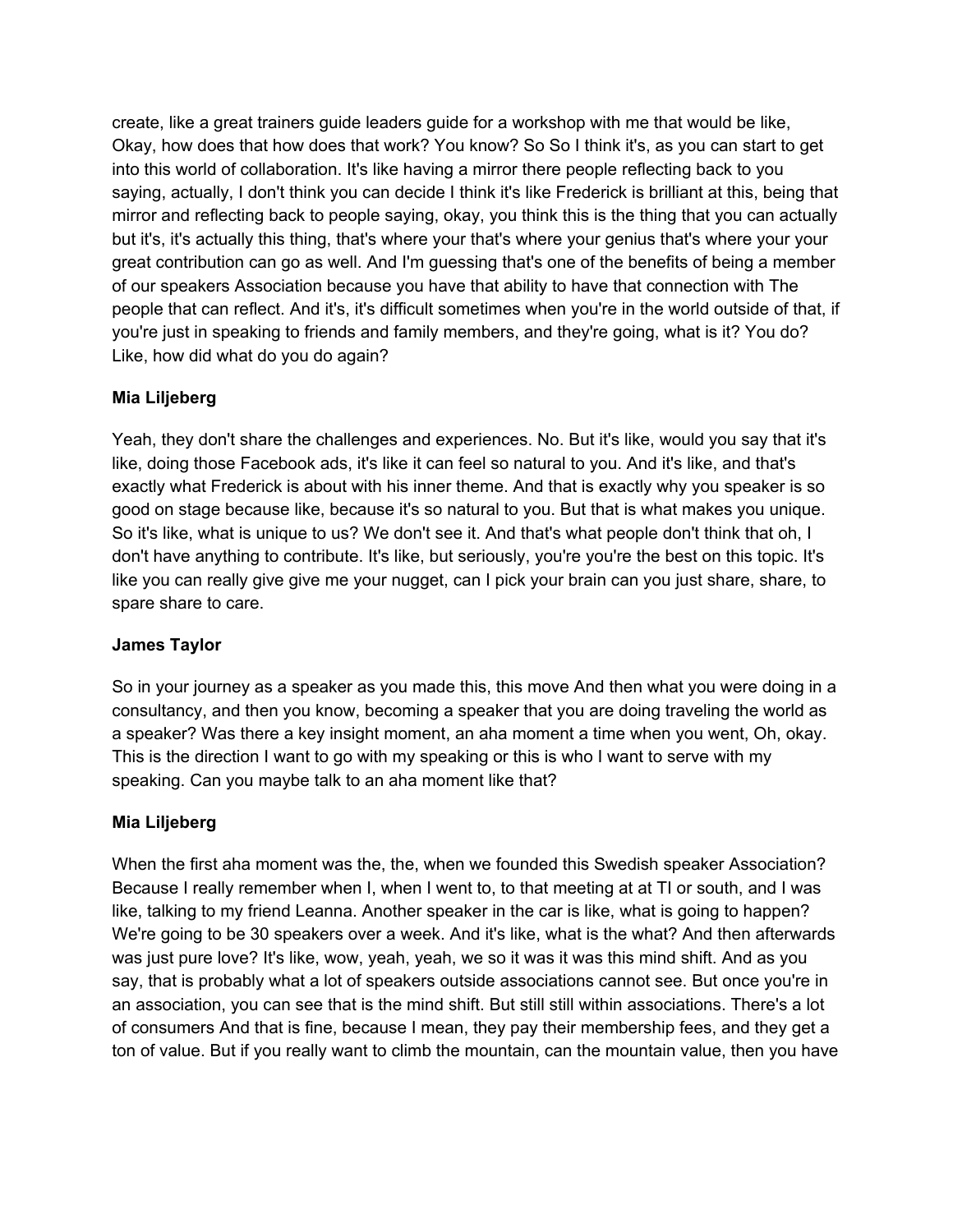to start to connect. And as you say, with the most amount, most of mine is a beautiful, deep connection,

### **James Taylor**

I think, you know, one of the hacks I have, I've learned this in other other industries, other professions, and one of the things I was really keen to do early on in my speaking just as someone that were just kind of getting started was to find those those mentors, and yeah, because it's one of the quickest ways to transfer knowledge and to learn and also to provide value. And yeah, and I'm, I don't know, you're probably the same, really fortunate to have mentors that can support you. And it's, it's not like a it's like a where you're just consuming stuff with it with a mental relationship you're creating, how can I How can I be contributing to this this relationship as well, it's a bit is is a two and it's a real I, someone said to me the other day, he said, You should always have two mentors, you should have a mentor that's older than you to who has wisdom and a mentor this younger than you to basically be kicking up the backside to say, okay, you know, I've got this older generation that's coming up, they're coming up fast. Yes, they stay on top, stay on, stay on it.

### **Mia Liljeberg**

Yeah, that's beautiful. Because, like you're saying, with mentors, in order to have a mentor. You have to really be able to ask for a mentor. You really have to be able to ask for advice. And that is I think, what can go against people when they are so in their mask and role of speaker because I am a speaker I am the confident the expert is like, but you're also a person who is on your journey to grow the business. So it's like to really be honest and vulnerable to to be available for feedback. Yeah, I mean, we have a in Sweden we have something that we call colleague listening wishes. Anyone can anyone ask? A member can invite the other members to watch them while they speak. And also ask for feedback. And say, I would like to have feedback. And you can be very specific, specific on it, like, I have just tried this new thing. So could you just give a feedback on that. And like, it's, it's beautiful. Because it's like, if you get really honest feedback from the person is like, and as with feedback, you can, you can take it as you want. And as there is no format for the feedback, it's very honest. And some people can go into length about really, really detailed feedback. I saw this and it's like, when you connect with this one, and you could really, you can really open the loop here and you could really prolong that one. And here, you really get the audience attention, but you will too fast is like that type of feedback you normally get when you hire a speaker coach, but you can never get it from the client. Because the client will always look at the content and the experience more more than the process and Then, and they craft something that is a really good way to grow as a speaker.

#### **James Taylor**

Yeah, I sometimes when when when I'm writing keynotes and working on keynotes, I, I'm almost writing them on three different levels, I'm breaking them. First of all, for the general the widest audience knows to one levels, I need to understand anyone that's maybe they're just starting an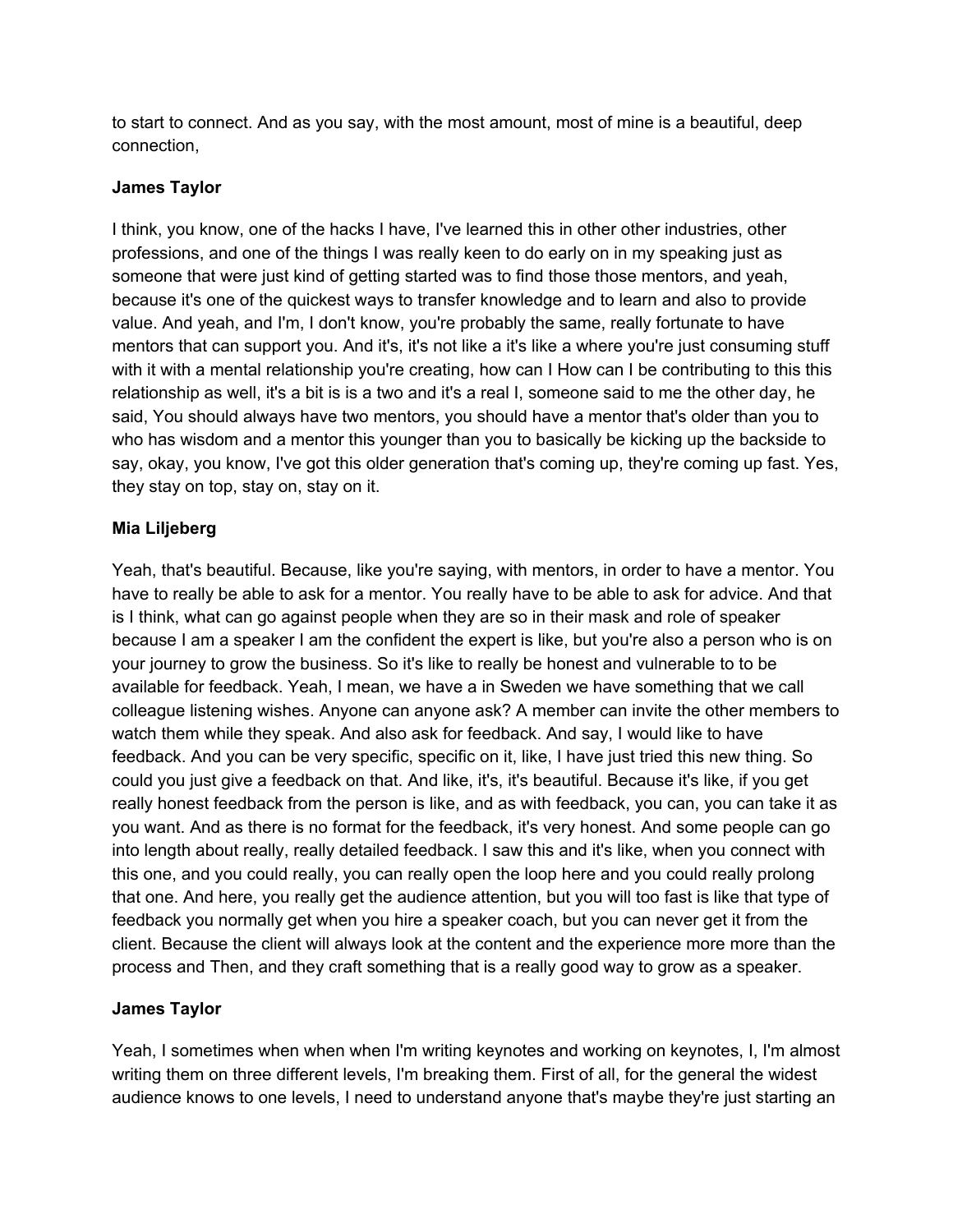organization and have no knowledge of this topic that they're going to get. And I'm going to connect with them. And then I write to someone who is who really gets understands this maybe a senior leader in an organization. So it needs to work at that level. And then I also write it for my mic. Almost my colleagues and the speaker Well, yeah, because I know that if I if I'm going to put this on, I send my stuff by some videos which way you should film your things. I've, I send my videos to my speaker friends, and they'll come back with like real detailed notes and things. So I know if I'm going to do this, it's going to be it's going to be it has to work on all those three levels. Because if I just if I just couldn't go purely for the craft Then I feel like cuz sometimes like the, the emotional part to it and like the board, but then but at the same time, if I just go right to the broadest level and just purely speak to that, then

# **Mia Liljeberg**

then you're not challenging yourself. You

# **James Taylor**

don't challenge yourself and also you're not challenging the audience as well. Yeah. And it's like speaking down. I don't want to be speaking down to the audience. I'm treating trying to treat everyone in the audience. Like they're smart people that you know that they're in that room, they're in that room to learn and that's kind of part of my part, my job. What about you're on the road just now you're traveling from one country to the other? What is in your speaker bag, what is in that bag that you carry with you to all of your speaking engagements, cables, a lot of cables.

# **Mia Liljeberg**

A lot of cables. What else? As I as I'm a facilitator, as well. I always bring a lot of things like a whiteboard markers and large prostitutes and tissue belts. I have the Hey Mike. Hey, Mick. Yeah, microphones? Yeah. Yes. Yeah. And selfie sticks. Yeah, that is in the small bag. But as I say, as I'm a workshop facilitate I have quite a huge workshop back.

#### **James Taylor**

You have to Morel. And then what about you mentioned like the haymakers that's one type of app. Is there any other apps or online tools or mobile apps, for example, that you find really useful for yourself as a speaker?

# **Mia Liljeberg**

Well, yeah, that's that would be the CRM system to always have a CRM system, and I use Evernote a lot.

#### **James Taylor**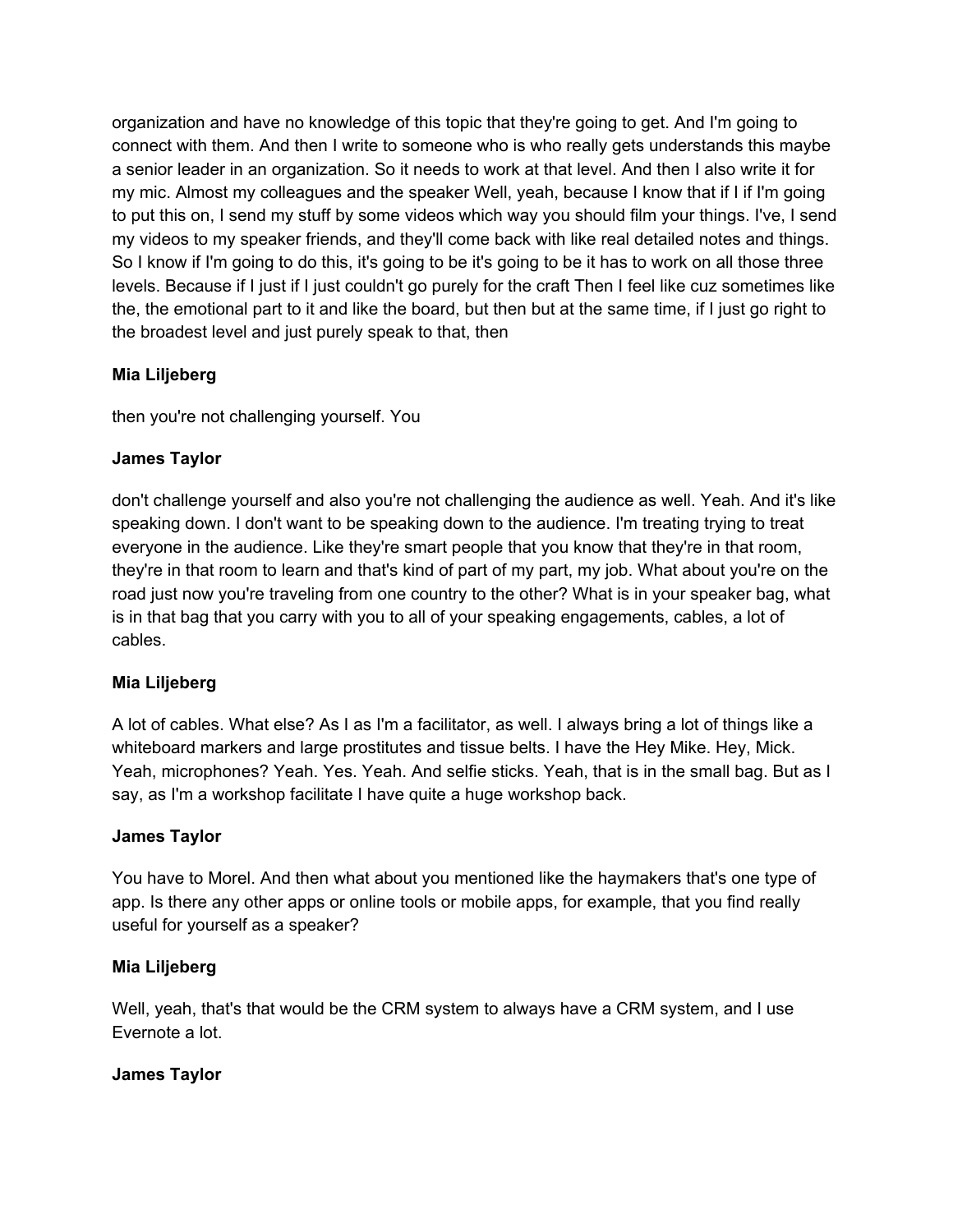And what do you use for you? What do you use for your CRM system?

### **Mia Liljeberg**

Currently, I'm using agile, agile CRM.

### **James Taylor**

And then what about a book if you were to recommend one book to our audience? What would that book be?

### **Mia Liljeberg**

This might sound a bit funny because it's a very old book, but it was one of the last one I read. It says Friedman's book about humor in speaking. And now I can't remember the name of it.

### **James Taylor**

I'll find the link for and we've had Scott here is yes, I'm gonna find a link for that as well. And we're gonna, because I

### **Mia Liljeberg**

met, I met Scott. We talked about it at the global speakers on it, and then I read it directly after it was like, and it was it was good. And then I offered I saw how old it was. But it is good. You see what

#### **James Taylor**

I think that's what every author wants to be able to read classic this read, you know, years and years in advance as well. Yeah. And I want to kind of give you a final and ultimate question here. Let's imagine you woke up tomorrow morning, I'm gonna let you choose any city in the world to wake up in. You have all the skills that you've acquired over the years, but you know, no one no one knows you. So you have to restart your speaking career. What would you do? How would you restart?

# **Mia Liljeberg**

It would be too easy if there was a city with an association in it because then I would just to go to the association to stop make connection but otherwise it would probably be just to stop Connecting networking. Yeah, I would just start networking as I as I've been living in so many countries. I mean, I've been doing this several times, going to a new country, new cities like, okay, I don't know anyone here. I'm here to do my job. Okay. Yeah. And you get it. So it's, yeah. And it's so different from city to city country to countries like, yeah, in some countries, people